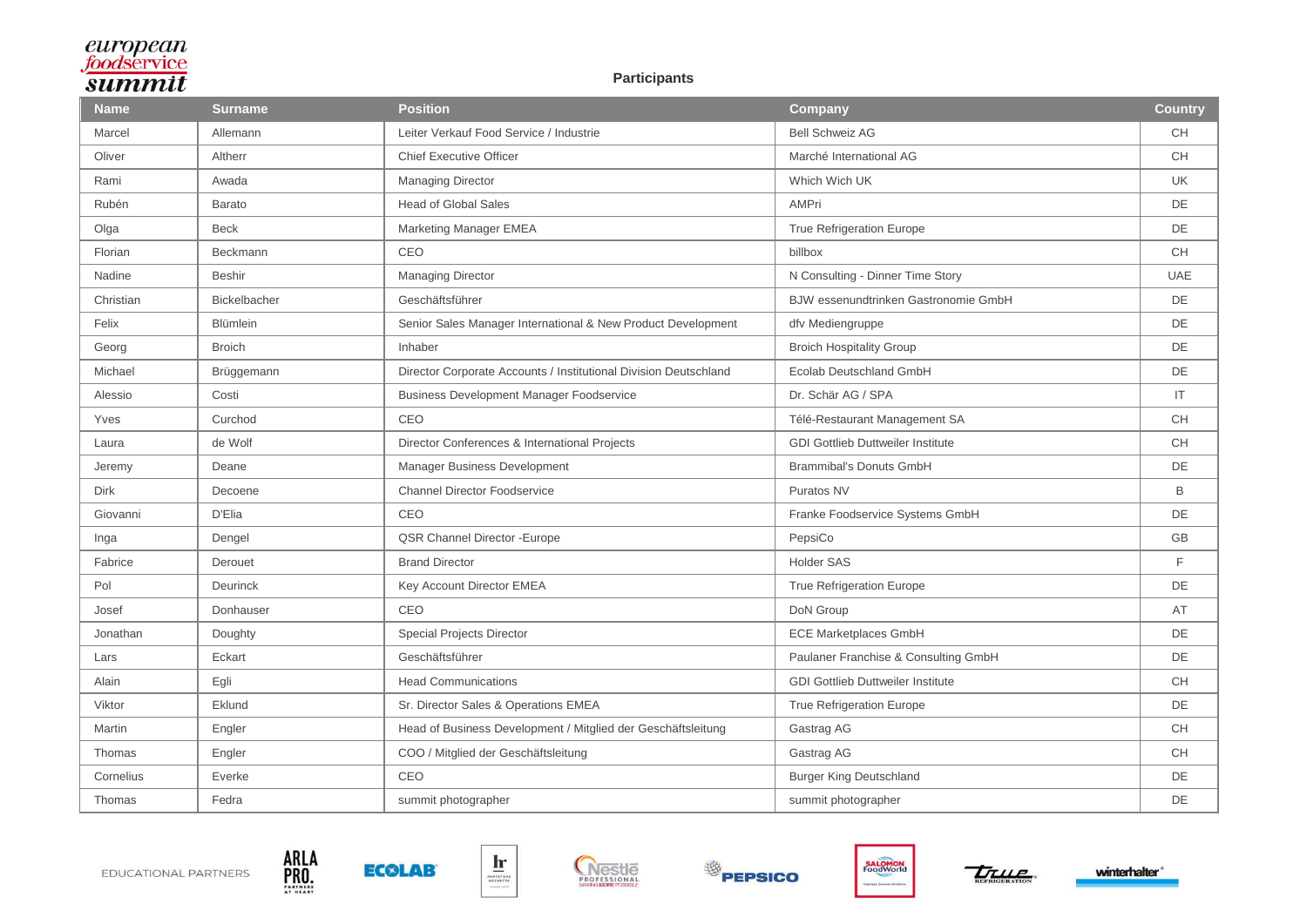#### **Participants**

| <b>Name</b> | <b>Surname</b> | <b>Position</b>                                   | <b>Company</b>                           | <b>Country</b> |
|-------------|----------------|---------------------------------------------------|------------------------------------------|----------------|
| Andrew      | Fordyce        | Managing Director                                 | masande gmbh                             | DE             |
| Tobias      | Fries          | Geschäftsführer                                   | Sportsbar Oberhausen Gastronomie GmbH    | DE             |
| Henri       | Gaskjenn       | CEO                                               | Bockatech Ltd.                           | <b>GB</b>      |
| Christian   | Gierstorfer    | <b>Managing Director</b>                          | Energy Kitchen AG                        | <b>CH</b>      |
| Petra       | Gierstorfer    | Managing Director                                 | Energy Kitchen AG                        | <b>CH</b>      |
| Gohar       | Gragossian     |                                                   |                                          |                |
| Mélanie     | Guilldou       | Executive Vice President Foodserviced global      | Lagardère Travel Retail                  | F              |
| Pierre      | Guilleminot    | Sales Director                                    | Henny Penny Corporation                  | F              |
| Suzan       | Gülnihal Habib | Manager                                           | Domino's Pizza Eurasia                   | TU             |
| Jochen      | Halfmann       | CEO                                               | Lagardère Travel Retail Deutschland GmbH | DE             |
| Andreas     | Häselbarth     | <b>Chief Executive Officer</b>                    | Dinners Restauranger AB                  | <b>SE</b>      |
| Rolf        | Hiltl          | Owner                                             | <b>Hiltl AG</b>                          | <b>CH</b>      |
| Soraya      | Hlila          | Vice President Global & Corporate Accounts Europe | Ecolab Europe GmbH                       | CH             |
| Pernille    | Hougaard       | Global Brand Manager                              | Arla Pro                                 | DK             |
| Chris       | Houston        | Group Market Intelligence Manager                 | Lantmannen Unibake Holding A/S           | S              |
| Charlotte   | Intiso         | Head of Sales EMEA                                | Henny Penny Corporation                  | F              |
| Hermann     | Ircher         | <b>Chief Commercial Officer</b>                   | Marché International AG                  | CH             |
| Reinhold    | Jakobi         | Head of Strategic Business Unit                   | Nestlé Professional                      | <b>CH</b>      |
| Artur       | Jarczynski     | Owner                                             | Jeff's Grill & Bar                       | PL             |
| Peter       | Kern           | Inhaber                                           | Atelier Kern                             | <b>CH</b>      |
| Benjamin    | Keuchel        | Leiter Business Development                       | Lagardère Travel Retail Deutschland GmbH | DE             |
| Michael     | Knoch          | Senior Eventmanager                               | dfv Mediengruppe                         | DE             |
| Margarita   | Kosteeva       | CEO                                               | <b>Rosinter Restaurants</b>              | <b>RU</b>      |
| Florian     | Kramer         | Leiter Recruiting Sales & Events                  | Kramer Gastronomie AG                    | <b>CH</b>      |
| Natalia     | Kulikova       | Marketing Director, AFH Europe                    | LLC Pepsi Co Holdings                    | <b>RU</b>      |
| Florian     | Kunkel         | Sales Director Europe                             | Winterhalter Gastronom GmbH              | DE             |
| Stefan      | Kuny           | CEO                                               | Franke Foodservice Systems GmbH          | DE             |
| Marianne    | Ladegaard      | Senior Director Categories and Innovation         | Arla Pro                                 | DK             |
| Philipp     | Laqué          | CEO                                               | RMS Revenue Management Solutions         | GB             |





ARLA<br>PRO...



 $\mathbf{h}$ 





**THULE** 

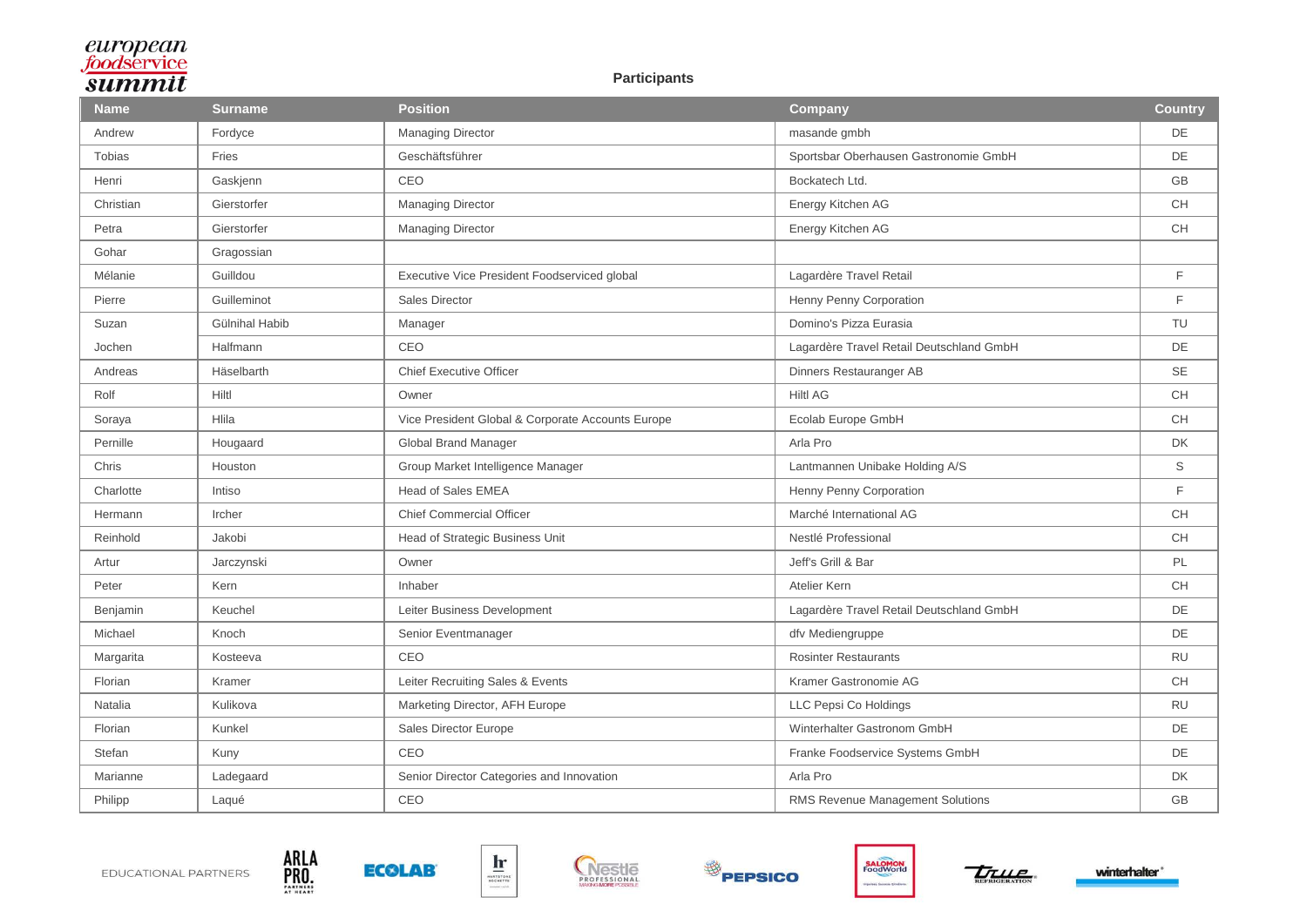#### **Participants**

| <b>Name</b>              | <b>Surname</b>            | <b>Position</b>                             | Company                                               | <b>Country</b> |
|--------------------------|---------------------------|---------------------------------------------|-------------------------------------------------------|----------------|
| Stephan                  | Leuscher                  | Leiter Marketing Kommunikation              | Rational International AG                             | <b>CH</b>      |
| Ann                      | Linnér                    | <b>Export Manager Nordic Countries</b>      | Salud Foodgroup Europe B.V.                           | <b>NL</b>      |
| Fabian                   | Löffler                   | Head of Sales International Key Accounts    | Winterhalter Gastronom GmbH                           | DE             |
| Carlos                   | Lopes                     | <b>Global Account Director</b>              | Ucc Coffee                                            | P              |
| Sebastian                | Lustig                    | Key Account Manager                         | Salomon FoodWorld® GmbH                               | DE             |
| Cecilia                  | Manget                    | Head of Foodservice Europe                  | The NPD Group Inc.                                    | F              |
| Ruud                     | Meijer                    | CEO                                         | Salud Foodgroup Europe B.V.                           | <b>NL</b>      |
| Camilla                  | Mentesana                 | CEO                                         | Ona Poké                                              | <b>CH</b>      |
| Iris                     | Meyer                     | <b>Business Development Manager</b>         | Nestlé Professional                                   | <b>CH</b>      |
| Astrid                   | Meyer-Hentschel           | Leiterin Wine & Beverage                    | ncdh Holding AG                                       | <b>CH</b>      |
| <b>Constantin-Daniel</b> | Mischie                   | CEO                                         | City Grill Group                                      | <b>RO</b>      |
| Nadine                   | Morper                    | Mitarbeiterin Business Development          | Paulaner Franchise & Consulting GmbH                  | DE             |
| Simon John               | <b>Morris</b>             | COO BU Food Service                         | Vion N.V.                                             | DE             |
| Vincent                  | Mourre                    | CEO & Co-founder                            | WhiteSpace Partners Ltd.                              | <b>GB</b>      |
| Sabine                   | <b>Neuf</b>               | <b>Head of Digitals Projects</b>            | dfv Mediengruppe                                      | DE             |
| Waldemar                 | Nuvall                    | <b>Board Member</b>                         | Max Burgers AB                                        | <b>SE</b>      |
| Wilhelm                  | Odwarka                   | Founder/CEO                                 | <b>Heartatwork Consulting</b>                         | AE             |
| Rostislav                | Ordovsky-Tanaevsky Blanco | Chairman of the Board                       | <b>Rosinter Restaurants Holding</b>                   | <b>RU</b>      |
| Irina                    | Orlandini Avrutskaya      | Owner                                       | Like4like Hospitality Strategies                      | <b>RU</b>      |
| Michel                   | Péclard                   | Owner/Founder                               | <b>Pumpstation Gastro GmbH</b>                        | <b>CH</b>      |
| Torsten                  | Petersen                  | Geschäftsführer                             | Enchilada Franchise GmbH                              | <b>DE</b>      |
| René                     | Pfitscher                 | Sales Manager BU Foodservice Europe         | Dr. Schär AG/SPA                                      | IT.            |
| Christoph                | Pinkert                   | Key Account Manager LEH/Discount            | Sachsenmilch Leppersdorf GmbH                         | DE             |
| Sebastian                | Pohl                      | <b>Director Sales EMEA</b>                  | Shiji Deutschland GmbH                                | DE             |
| Mikhail                  | Polinovskii               | Vice President Transportation Hubs Business | <b>Rosinter Restaurants</b>                           | <b>RU</b>      |
| Björn                    | Quakernack                | CEO                                         | Martin Brauch Backmittel und Essenzen KG              | DE             |
| Klaus                    | Rader                     | Geschäftsführer                             | FR L'Osteria GmbH                                     | DE             |
| Frank                    | Rasche                    | Verwaltungsrat/Stiftungsrat                 | Element Fresh Inc.                                    | <b>CH</b>      |
| Andreas                  | Reichert                  | CEO                                         | Allresto Flughafen München Hotel und Gaststätten GmbH | DE             |





ARLA<br>PRO...



 $\mathbf{h}$ 







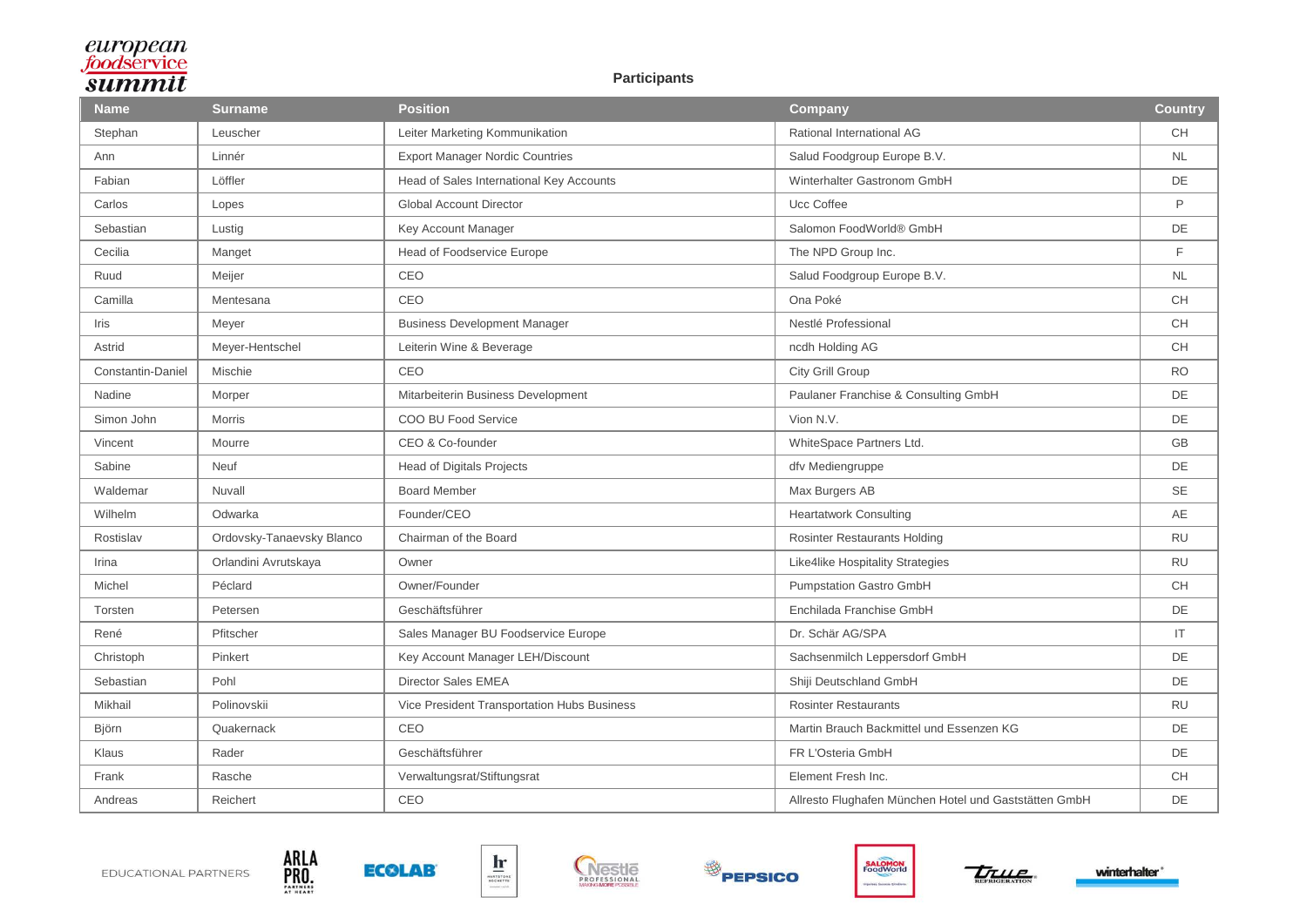#### **Participants**

| <b>Name</b>  | <b>Surname</b>   | <b>Position</b>                                                        | Company                                             | <b>Country</b> |
|--------------|------------------|------------------------------------------------------------------------|-----------------------------------------------------|----------------|
| Marc         | Riebe            |                                                                        |                                                     |                |
| Fabian       | Rieden           | Geschäftsführer Öffentliche Gastronomie DACH / Mitglied der Konzernle  | SV (Schweiz) AG                                     | <b>CH</b>      |
| Matthias     | Riegler          | Global Corporate Account Manager                                       | <b>AMPri</b>                                        | DE             |
| Guillaume    | Rochette         | Owner                                                                  | Hartstone Rochette                                  | <b>GB</b>      |
| Christine    | Schäfer          | Researcher and Speaker                                                 | <b>GDI Gottlieb Duttweiler Institute</b>            | CH             |
| Maximilian   | Schiedt          | CEO                                                                    | Kramer Gastronomie AG                               | CH             |
| Florian      | Schneider        | CEO                                                                    | Dr. Oetker Hospitality GmbH                         | DE             |
| Nora         | Schuler          | <b>Bakery Operations Managerin</b>                                     | <b>Brammibal's Donuts GmbH</b>                      | DE             |
| Dmitrii      | Shalov           | <b>Franchise Director</b>                                              | <b>Rosinter Restaurants</b>                         | <b>RU</b>      |
| Alexey       | Shorokhov        | <b>Financial Director</b>                                              | <b>Rosinter Restaurants</b>                         | <b>RU</b>      |
| Andy         | Skowronski       | <b>Managing Director</b>                                               | A. & C. Associates Ltd.                             | <b>GB</b>      |
| Enrico       | Sodano           | Geschäftsführer                                                        | VAP AG                                              | <b>CH</b>      |
| Raffael      | Sodano           | Manager Digital Business Development                                   | VAP AG                                              | CH             |
| Zoran        | Stanojevic       | Owner                                                                  | Kafeterija Lovefest                                 | <b>BR</b>      |
| <b>Bernd</b> | <b>Stark</b>     | Corporate Strategy Director (CSDMI)                                    | Market Insights Vion N.V.                           | <b>NL</b>      |
| Andreas      | Steinbeisser     | <b>Chief Executive Officer</b>                                         | sell & pick GmbH                                    | DE             |
| Marco        | Steinhart        | Leiter Produkt- & Projektentwicklung                                   | Paulaner Franchise & Consulting GmbH                | DE             |
| Stefan       | <b>Tewes</b>     | CEO                                                                    | Coffee Fellows GmbH                                 | <b>DE</b>      |
| Francesca    | Tiritiello       | <b>Chief Executive Officer</b>                                         | Ona Poké                                            | <b>CH</b>      |
| Andrey       | Tumanov          | Human Resource Director                                                | <b>Rosinter Restaurants</b>                         | <b>RU</b>      |
| Arnold       | van den Berg     | Market Development Manager                                             | Eastman                                             | <b>NL</b>      |
| Arjaan       | Van Der Giessen  | <b>Commercial Director</b>                                             | Schouten Europe B.V.                                | <b>NL</b>      |
| Roelof       | van Dinter       | Director Digital & Channel Development                                 | Arla Pro                                            | <b>DK</b>      |
| <b>Bram</b>  | van Montfort     | CEO                                                                    | <b>Brammibal's Donuts GmbH</b>                      | DE             |
| Daan         | Vetters          | Sales Manager QSR                                                      | Schouten Europe B.V.                                | <b>NL</b>      |
| Rebecca      | Viani            | Senior Consultant / Head of International Development & Franchising Ad | WhiteSpace Partners Ltd.                            | <b>GB</b>      |
| Eric         | Wauthier-Wurmser | <b>International Director</b>                                          | Groupe Le Duff                                      | F              |
| Gretel       | Weiss            | Co-Founder and Publisher                                               | foodservice Europe & ME                             | DE             |
| Oliver       | Welschar         | Head of Global Accounts & Export                                       | Melitta Professional Coffee Solutions GmbH & Co. KG | DE             |





ARLA<br>PRO...











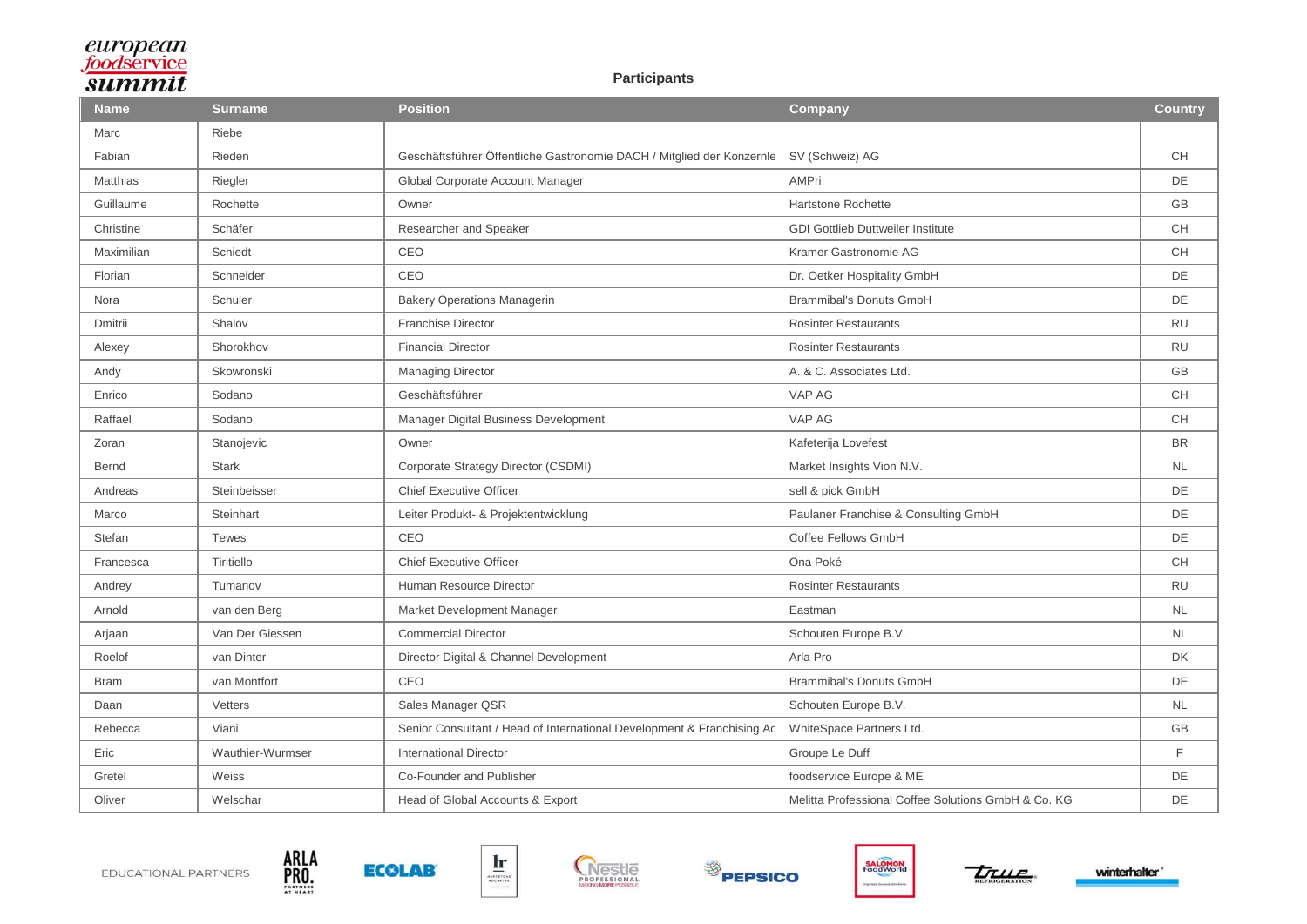#### **Participants**

| <b>Name</b> | Surname  | <b>Position</b>         | Company                      | <b>Country</b> |
|-------------|----------|-------------------------|------------------------------|----------------|
| Daniel      | Wiesner  | <b>CEO</b>              | Fredy Wiesner Gastronomie AG | <b>CH</b>      |
| Katrin      | Wissmann | <b>Executive Editor</b> | foodservice Europe & ME      | DE             |
| Philipp     | Zinggl   | Managing Director       | Vapiano                      | <u>л і</u>     |



ARLA<br>PRO...













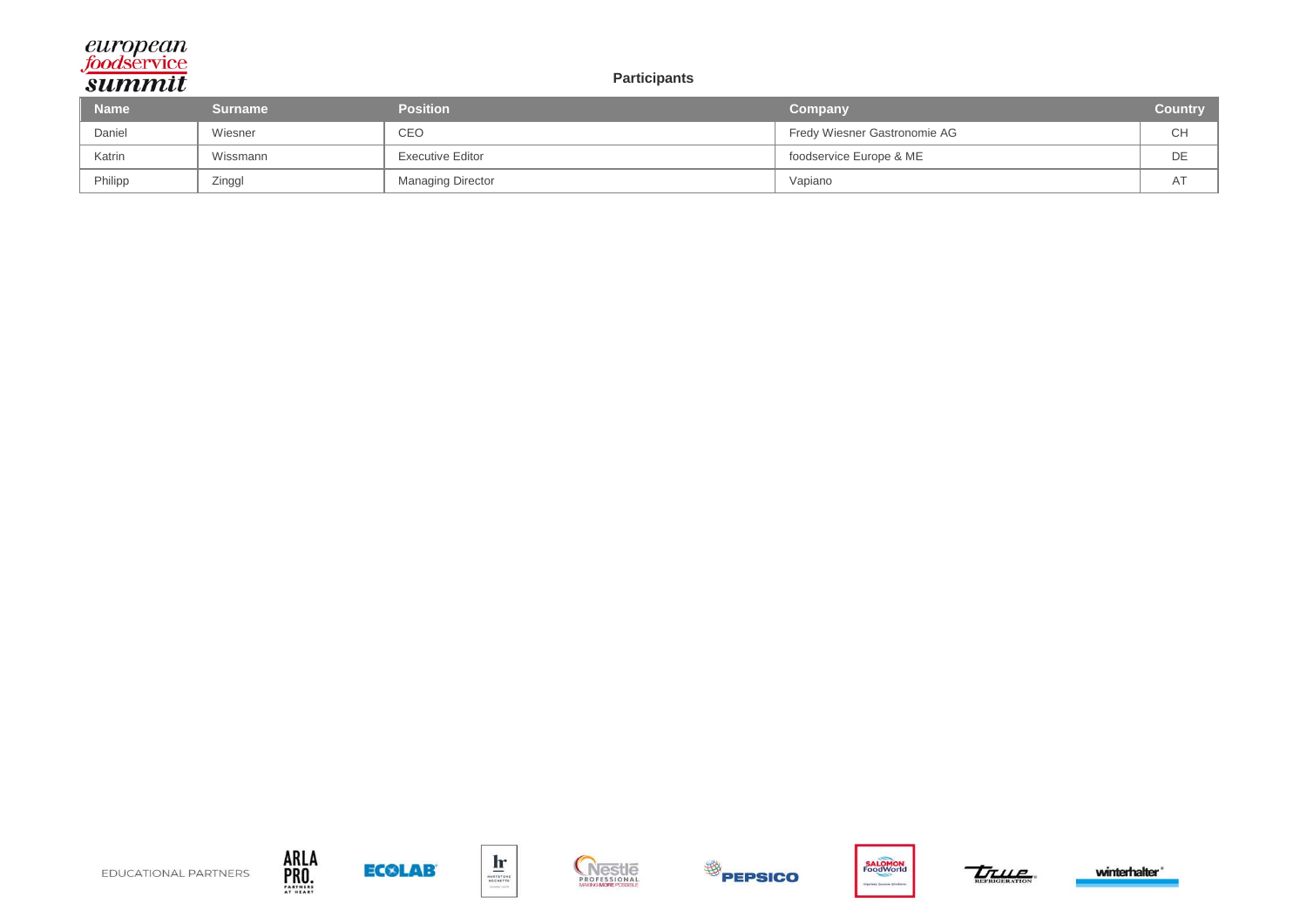#### **Speakers and Advisory Board**

| <b>Name</b>    | <b>Surname</b>  | <b>Position</b>                                                 | <b>Company</b>                                            | <b>Country</b> |
|----------------|-----------------|-----------------------------------------------------------------|-----------------------------------------------------------|----------------|
| Mario C.       | <b>Bauer</b>    | Shareholder & Brand Ambassador VAPIANO CEO & Co-Founder Curtice | Shareholder & Brand Ambassador VAPIANO/CEO & Co-Founder C | <b>NL</b>      |
| David          | Baumgartner     | CEO                                                             | dean&david Franchise GmbHq Gräfelfing                     | DE             |
| Richard        | <b>Bergfors</b> | CEO                                                             | Max Burgers AB                                            | <b>SE</b>      |
| David          | <b>Bosshart</b> | President / Author, Speaker / Executive Advisor                 | G. & A. Duttweiler Stiftung                               | <b>CH</b>      |
| Ignasi         | Ferrer          | CEO                                                             | Amura Strategy & Management Advisors                      | Ε              |
| Joschka        | Fischer         | $\tilde{?}$                                                     | $\tilde{?}$                                               | DE             |
| Chesran        | Glidden         | Head of B2B kununu                                              | kununu                                                    | DE             |
| Markus         | Gotta           | <b>Executive Management Board</b>                               | dfv Mediengruppe                                          | DE             |
| Peter          | Herzog          | Head Operations, Member of the Executive Board                  | <b>GDI Gottlieb Duttweiler Institute</b>                  | <b>CH</b>      |
| Lukas          | Jezler          | CEO                                                             | <b>GDI Gottlieb Duttweiler Institute</b>                  | <b>CH</b>      |
| Andreas        | Karlsson        | CEO                                                             | Sticks'n' Sushi                                           | DK             |
| Bane           | Knezevic        | CEO                                                             | McDonald's Slovenia                                       | <b>SL</b>      |
| August         | Lund            | climate change economist                                        | Cofoco                                                    | <b>DK</b>      |
| Mette          | Lykke           | <b>Managing Director</b>                                        | Too Good To Go                                            | <b>DK</b>      |
| Henry          | McGovern        | Founder of AmRest                                               |                                                           | PL             |
| Thomas         | Meyer           | <b>Business Director</b>                                        | dfv Mediengruppe                                          | <b>DE</b>      |
| Christopher C. | Muller          |                                                                 |                                                           | <b>USA</b>     |
| Urs            | Niggli          | Präsident                                                       | FIBL Forschungsinstitut für bilogischen Landbau           | <b>CH</b>      |
| Jochen         | Pinsker         | Senior Vice President Foodervice Europe                         | npdgroup Deutschland GmbH                                 | DE             |
| Oleg           | Pisklov         | CEO                                                             | <b>KFC</b>                                                | <b>RU</b>      |
| Marta          | Pogroszewska    | <b>Managing Director</b>                                        | Gail's                                                    | <b>GB</b>      |
| Aslan          | Saranga         | Founder / CEO                                                   | Domino's Pizza Eurasia                                    | TU             |
| Clive          | Schlee          | CEO                                                             | itsu                                                      | GB             |
| Walter         | Seib            | <b>Managing Director</b>                                        | <b>HMSHost International</b>                              | <b>NL</b>      |
| Kevin          | Todd            | <b>Executive Chairmann</b>                                      | The Upham Group                                           | <b>GB</b>      |
| <b>Boris</b>   | Tomic           | Editor in Chief                                                 | dfv Mediengruppe                                          | DE             |



ARLA<br>PRO.<br>39000